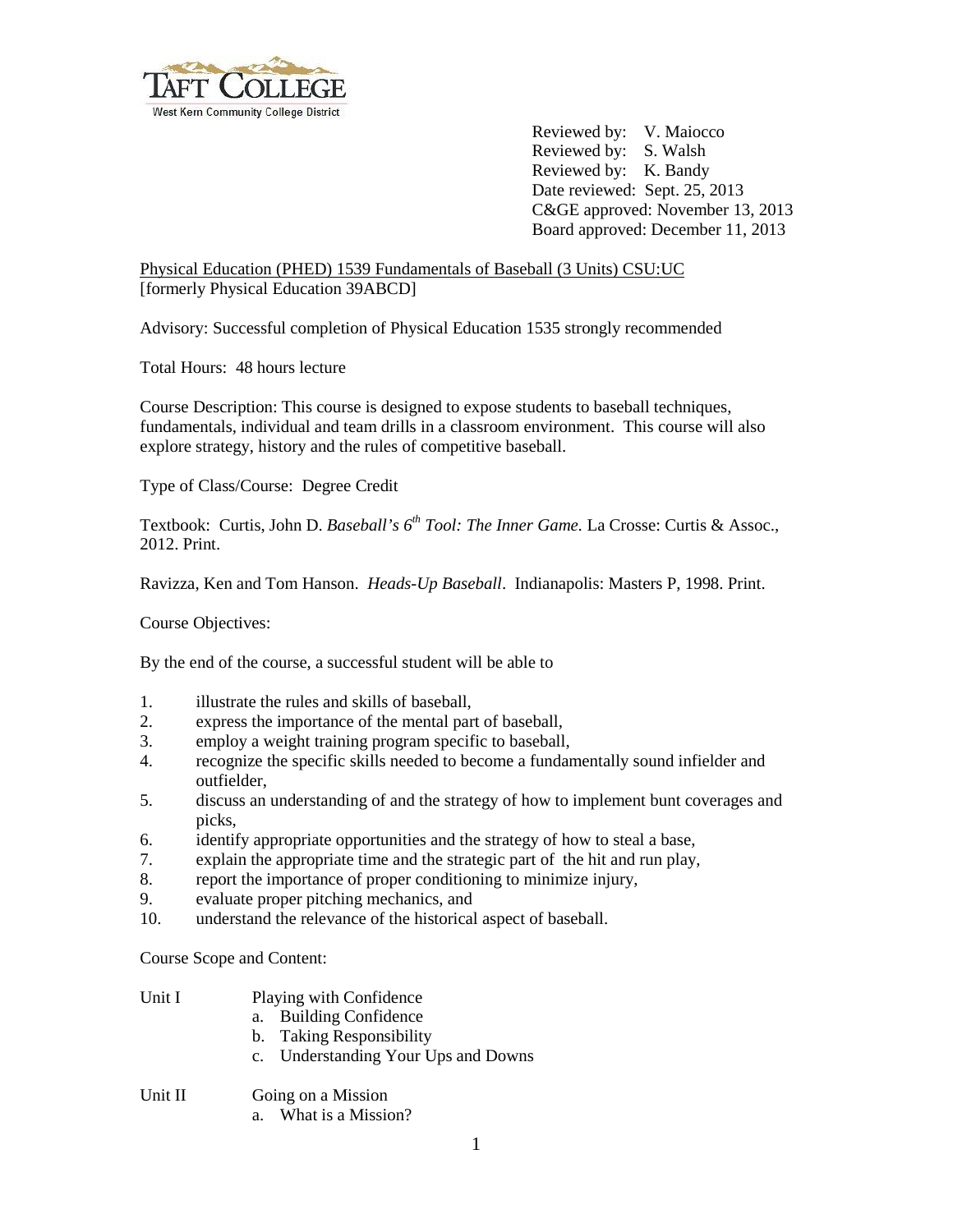

West Kern Community College District

- b. Why Do You Play Baseball?
- c. What Would Like to Accomplish With Baseball?

| Unit III  | <b>Taking Control</b><br><b>Correct Breathing Techniques</b><br>а.                                                                                                                 |
|-----------|------------------------------------------------------------------------------------------------------------------------------------------------------------------------------------|
| Unit IV   | Playing the Game One Pitch at a Time<br>The Process<br>a.<br>Self Control<br>b.<br>Knowing Your Traffic Lights<br>$c_{\cdot}$                                                      |
| Unit V    | Making Pre-Game Mental Preparation Routine<br><b>Prepare for Greatness</b><br>a.<br>Taking Responsibility for Your Preparation<br>b.                                               |
| Unit VI   | Pitching<br>The Mission<br>a.<br>Taking it From the Bullpen to the Game<br>b.<br>The Big Game<br>$\mathbf{c}$ .                                                                    |
| Unit VII  | Hitting<br><b>Quality At Bats</b><br>a.<br>One Pitch at a Time<br>b.<br>c. Pregame Batting Practice<br>d. Slumps<br><b>Evaluating Your At Bats</b><br>e.                           |
| Unit VIII | Fielding and Base Running<br>Hit it to Me<br>a.<br>One Pitch At A Time<br>$h_{-}$<br>What Do You Do When You Make an Error?<br>$\mathbf{c}$ .                                      |
| Unit IX   | How to Work on Your Mental Game<br>Mental Preparation for Practice<br>a.<br><b>Quality Work in Action</b><br>$\mathbf{b}$ .<br><b>End of Practice Evaluation</b><br>$\mathbf{c}$ . |
| Unit X    | Special Opportunities to Learn<br>Dealing With Failing and Losing<br>a.<br>Succeeding as a Role Player<br>b.<br>Coming Back From Injury<br>c.<br>Life Outside of Baseball<br>d.    |

Learning Activities Required Outside of Class:

The students in this class will spend a minimum of 6 hours per week outside of the regular class time doing the following:

1. Reading text material